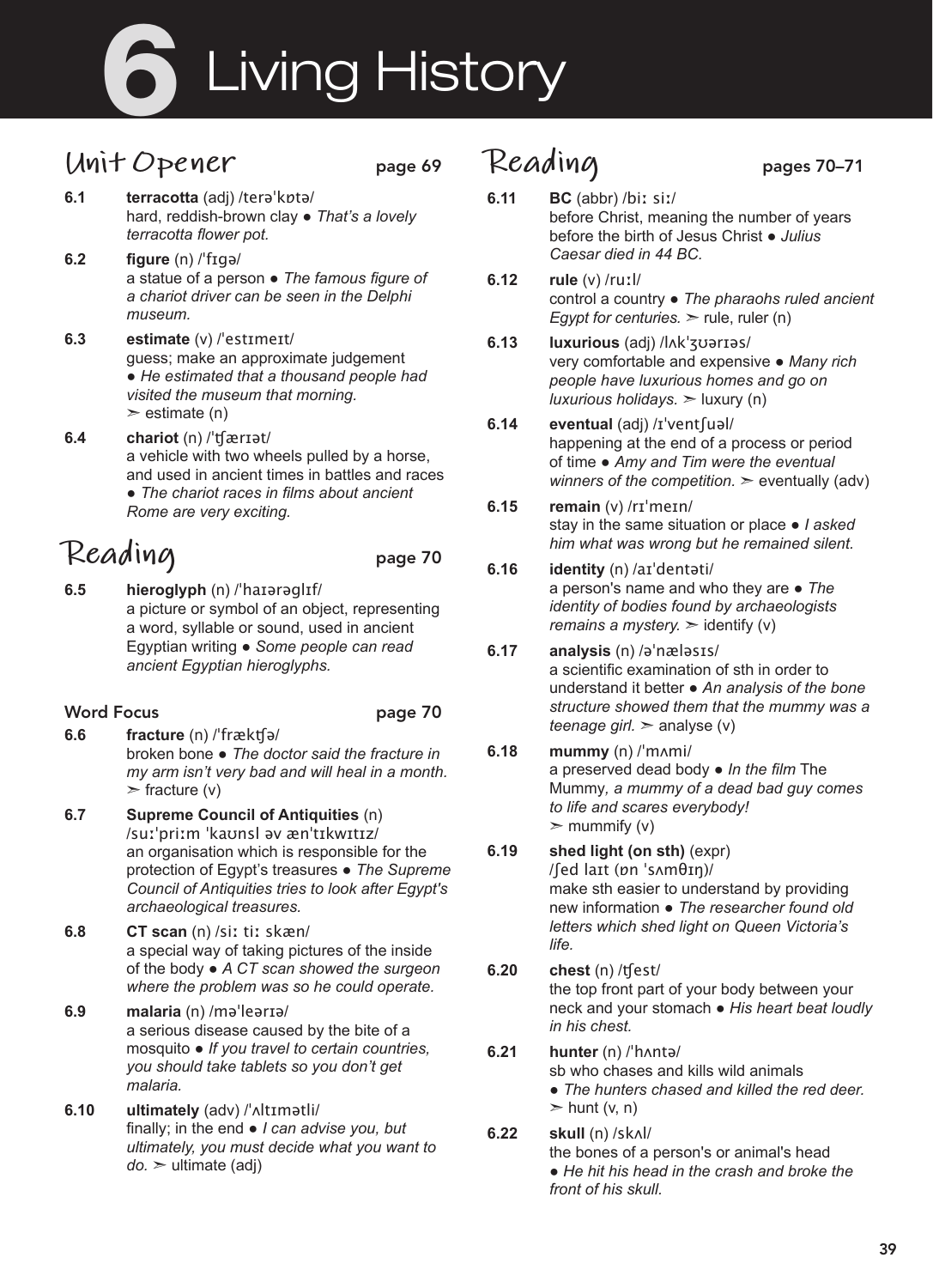- **6.23 disprove** (v) /dɪsˈpruːv/ show that sth is not true ● *The DNA analysis disproved the idea that he was related to the king.*  ✎ Opp: prove
- **6.24 direction** (n) /daɪˈrekʃn/ management; control ● *The new library is under the direction of the university because it owns the building.*
- **6.25 build** (n) /bɪld/ body shape and size ● *Swimmers usually have a muscular build.*
- **6.26 the roof of your mouth** (n) /ðə ruːf əv jɔː(r) maʊθ/ the hard upper part of the inside of your mouth ● *The roof of your mouth is a bit red. Have you got a cold?*
- **6.27 miraculously** (adv) /mɪˈrækjʊləsli/ very unexpectedly; luckily ● *The archaeologist discovered a 4,000-year-old mummy that was in miraculously good condition.*  $\geq$  miracle (n), miraculous (adj)
- **6.28 bring sth to light** (expr) /brɪŋ ˈsʌmθɪŋ tə laɪt/ discover sth or make it known ● *This information has just been brought to light.*
- **6.29 depiction** (n) /dɪˈpɪkʃn/ showing sb or sth in a picture ● *There were depictions of hunting scenes on the walls of the cave.*  $\ge$  depict (v)
- **6.30 suffering** (n) /ˈsʌfərɪŋ/ sadness and pain ● *Charles Dickens wrote about the suffering of the poor in many of his books.*  $>$  suffer (v)
- **6.31 seek (to do sth)** (v) /siːk tə duː ˈsʌmθɪŋ/ try to do sth ● *Archaeologists seek to uncover the facts about the past.*
- **6.32 honour** (v) /ˈɒnə/ show publicly that you respect and admire sb ● *The artist was honoured by having a street named after him.* ➣ honour (n)
- **6.33 come to light** (expr) /kʌm tʊ ˈlaɪt/ be revealed ● *These new facts came to light in an old forgotten book in the library.*
- **6.34 disease-free** (adj) /dɪˈziːz-friː/ with no diseases ● *After weeks of treatment, she was better and disease-free.*
- **6.35 virus** (n) /ˈvaɪrəs/ a very small living thing that causes illnesses ● *He caught a virus at school and has got a very high fever.*
- **6.36 wreck** (n) /rek/ a ship that has sunk ● *The wreck of the Victory was discovered in 2008.*

#### **6.37 decipher** (v) /dɪˈsaɪfə/

work out the meaning of sth ● *After Jean-Francois Champollion deciphered hieroglyphs, our knowledge of ancient Egypt increased.* 

#### Medical vocabulary

| CT scan      | fracture | suffering |
|--------------|----------|-----------|
| disease-free | malaria  | virus     |

#### Parts of the body

chest skull the roof of one's mouth

## **Vocabulary** page 72

- **6.38 battle** (n) /ˈbætl/ a fight between armies ● *The battle of Marathon took place in 490 BC.* > battle (v)
- **6.39 pass a law** (expr) /pɑːs ə lɔː/ officially accept a law by voting for it ● *In 2010, the government passed a law which says you cannot smoke inside public buildings.*
- **6.40 human rights** (pl n) /ˈhjuːmən raɪts/ basic rights that people should have like freedom and justice ● *Laws exist in order to protect our human rights.*
- **6.41 stained** (adj) /steɪnd/ with a dirty mark that won't come off ● *Your teeth are stained and they are very yellow.*   $>$  stain (v, n)
- **6.42 liberate** (v) /ˈlɪbəreɪt/ free ● *In 1821, the Greeks liberated their country and gained their freedom.*   $\blacktriangleright$  liberation, liberty (n)
- **6.43 D-Day** (n) /diː-deɪ/ in World War II, the day the Allies landed in France to begin the spread of their armies through Europe ● *Many soldiers died on the beaches of Normandy on D-Day.*
- **6.44 monument** (n) /ˈmɒnjʊmənt/ an old building which is an important part of a country's history ● *The Colosseum in Rome is a famous monument.*
- **6.45 revolution** (n) /rəvəˈluːʃən/ a time when there is a violent change of a political system ● *The French Revolution started in 1789.* ➣ revolt (v), revolutionary (adj)
- **6.46 concept** (n) /ˈkɒnsept/ an idea of how sth is ● *The concept that people should have equal rights is one we all believe in.*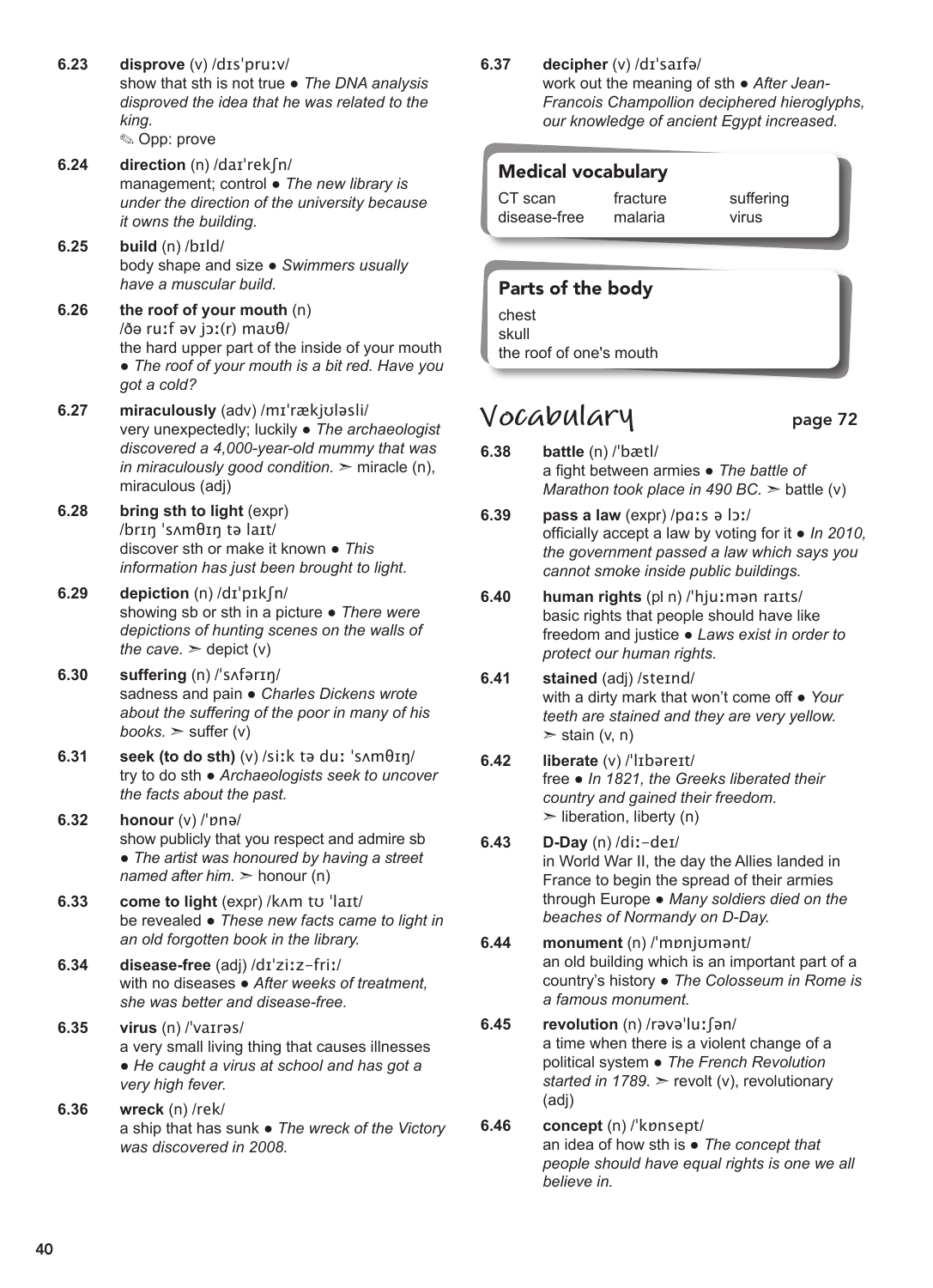- **6.47 plot** (n) /plɒt/ a secret plan to do sth wrong ● *A plot to kill Che Guevara succeeded in 1967.* ➣ plot (v)
- **6.48 blow up** (phr v) /bləʊ ʌp/ destroy sth with an explosion ● *The building was blown up by a bomb and was completely destroyed.*
- **6.49 Houses of Parliament** (pl n) /ˈhaʊsɪz əv ˈpɑːləmənt/ the building where the British parliament meets ● *We saw the Houses of Parliament when we visited London but we didn't see any politicians.*
- **6.50 hang** (v) /hæŋ/ kill sb by dropping them with a rope around their neck ● *Criminals are no longer hanged in the UK because the death sentence has been abolished.*  $\geq$  hanging (n)
- **6.51 objective** (adj) /əbˈdʒektɪv/ considering only facts and not letting your feelings change your opinion ● *I can't be objective about her because I'm her friend.*  $\geq$  objectivity (n) ✎ Opp: subjective
- **6.52 subjective** (adj) /sʌbˈʤektɪv/ based on personal feelings ● *His book about his grandparents was subjective and only described them as he remembered them.*   $\triangleright$  subjectivity (n) ✎ Opp: objective
- **6.53 historical** (adj) /hɪsˈtɒrɪkl/ part of history ● *Pericles is one of the most important historical figures.* ➣ history (n), historic (adj) ❖ ιστορικός
- **6.54 historian** (n) /hɪˈstɔːriən/ sb who studies history ● *A famous historian is going to present a TV documentary about ancient Rome.* ➣ history (n), historic, historical (adj)
- **6.55 fictional** (adj) /ˈfɪkʃənl/ imaginary and from a book or story ● *My favourite fictional character is Asterix the Gaul.*   $\ge$  fiction (n) ✎ Opp: factual
- **6.56 authentic** (adj) /ɔːˈθentɪk/ genuine ● *This is an authentic painting by Rembrandt.*  $>$  authenticity (n)
- **6.57 artificial** (adj) /ɑːtɪˈfɪʃl/ not natural but man-made ● *She has artificial flowers in her house because real ones make her sneeze.*
- **6.58 take (on)** (n) /teɪk (ɒn)/ sb's opinion about sth ● *The two historians have different takes on what happened.*
- **6.59 times gone by** (expr) /taɪms gɒn baɪ/ the past ● *The book* Zorba the Greek *talks about times gone by on the island of Crete.*
- **6.60 anything but** (expr) /ˈeniθɪŋ bʌt/ definitely not ● *The restaurant was anything but cheap.*
- **6.61 academic** (n) /ækəˈdemɪk/ sb who teaches at a university ● *His father is an academic at the University of Athens, where he teaches history.* > academic (adj)
- **6.62 proceed** (v) /prəˈsiːd/ do sth after doing sth else ● *This book starts with a map of the Balkans today and then proceeds to explain how this map has changed over the ages.*
- **6.63 age** (n) /eɪʤ/

a particular period of history ● *Humans have been involved in warfare throughout the ages from ancient times to this day.* 

- **6.64 sarcastic** (adj) /sɑːˈkæstɪk/ saying the opposite of what you mean in order to insult or show sb that you are annoyed ● *'Oh, I see you're studying hard,' said Mum in a sarcastic tone, as I sat on the sofa watching cartoons.* ➣ sarcasm (n)
- **6.65 ironic** (adj) /aɪˈrɒnɪk/ using words that are the opposite of what you really mean ● *He often makes ironic remarks about people when he wants to be funny.*   $\triangleright$  irony (n)
- **6.66 critic** (n) /ˈkrɪtɪk/ sb whose job is to judge the good and bad qualities of art, music, films etc ● *Critics gave the film* Troy *very bad reviews.* ➣ criticise (v), critical (adj)
- **6.67 claim** (v) /kleɪm/ say sth is true ● *He claims to have visited all the monuments in Europe, but I doubt whether it's true.*  $\ge$  claim (n)
- **6.68 at times** (expr) /æt taɪmz/ sometimes ● *This informative book is wellwritten but at times too detailed.*
- **6.69 thirst for knowledge** (expr) /θɜːst fə ˈnɒlɪdʒ/ a strong desire for knowledge ● *Her thirst for knowledge about the past drove her to become an archaeologist.* ➣ thirsty (adj)

#### Control and war battle liberate revolution rule

## **Grammar** page 73

**6.70 wonder** (n) /ˈwʌndə/ sth that makes you feel surprise and admiration ● *The Statue of Zeus at Olympia was one of the Seven Wonders of the World.* ➣ wonderful (adj)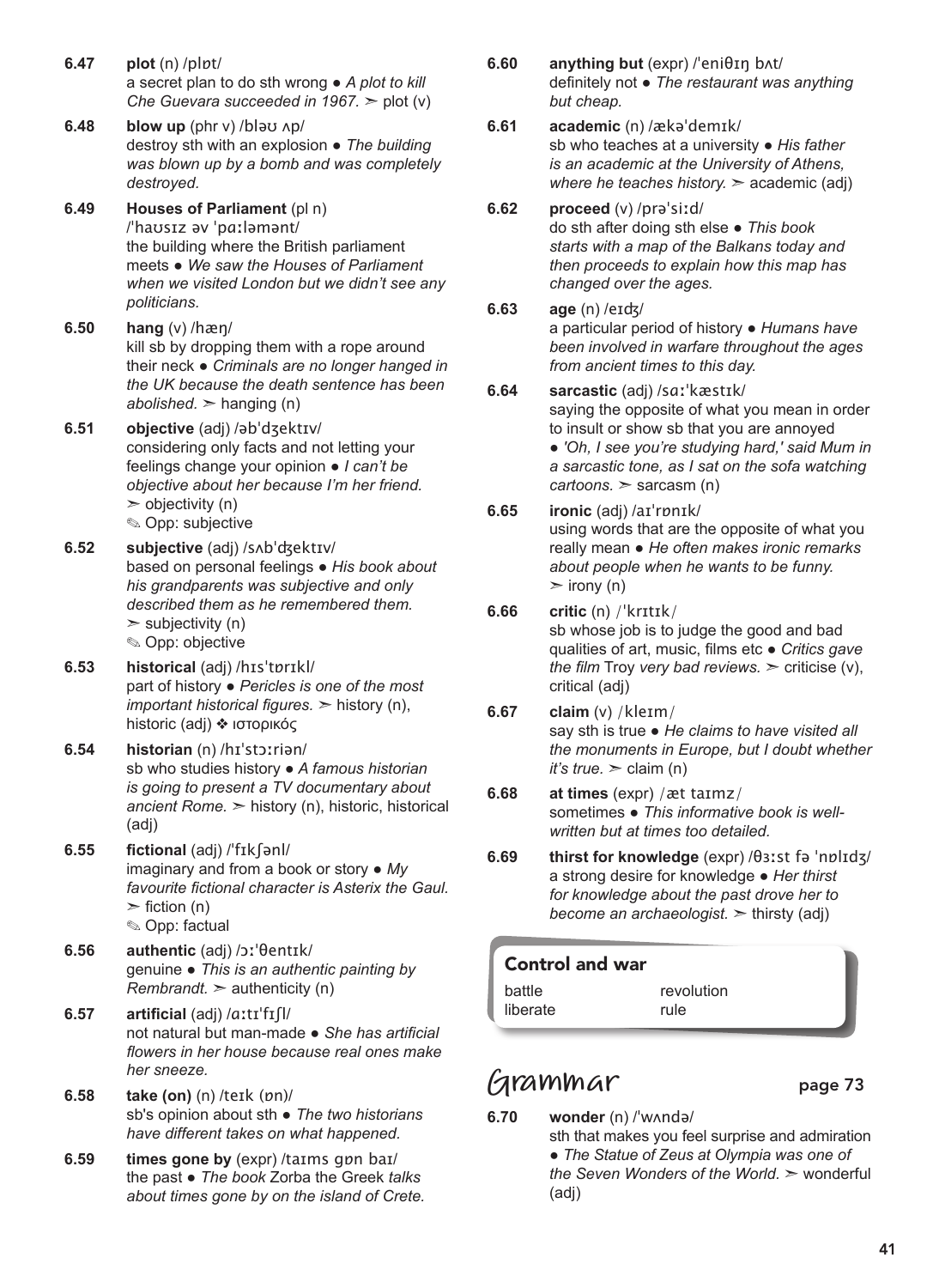- **6.71 muddy** (adj) /ˈmʌdi/ covered with soft wet earth ● *Take those muddy shoes off before you come inside!*  $\geq$  mud (n)
- **6.72 antiquities** (pl n) /ænˈtɪkwɪtɪz/ objects and buildings from ancient times which have survived to the present day ● *Museums all over the world are full of antiquities.*
- **6.73 excavation** (n) /ekskəˈveɪʃn/ dig carefully to find ancient objects, bones etc ● *The excavation of Knossos was led by the archaeologist Sir Arthur Evans.* ➣ excavate (v)
- **6.74 retire** (v) /rɪˈtaɪə/ stop working because you have reached a certain age ● *Grandpa retired at 65 and he now relaxes at home > retirement (n)*
- **6.75 inscription** (n) /ɪnˈskrɪpʃn/ words that are cut in sth such as stone or metal ● *The inscription on the statue was in German.* ➣ inscribe (v)

## Speaking page 75

- **6.76 effective** (adj) /ɪˈfektɪv/ Sth that is effective works well. ● *Swimming is an effective way of keeping fit.*
- **6.77 absolutely** (adv) /ˈæbsəluːtli/ completely ● *Are you absolutely sure?*
- **6.78 totally** (adv) /ˈtəʊtəli/ completely ● *The professor pointed out that ancient Greek statues were totally different to Egyptian ones.* ➣ total (adj)
- **6.79 respectfully** (adv) /rɪˈspektfəli/ in a way that shows you want to be polite to sb ● *He respectfully refused to answer the question.*  $\ge$  respect (v, n), respectful (adj)

## **Grammar** page 76

- **6.80 guided tour** (n) /gaɪdɪd tʊə/ If sb takes you on a guided tour, they show you around a place and tell you about it. ● *We had a guided tour of the city and learnt a lot about it.*
- **6.81 rescuer** (n) /ˈreskjuːə(r)/ a person who saves sb from a dangerous situation ● *She thanked her rescuers for saving her life.*  $\ge$  rescue (v, n)
- **6.82 catacomb** (n) /ˈkætəkuːm/ an underground place where dead people are buried ● *Did you see any mummies in the catacombs in Rome?*
- **6.83 uncover** (v) /ʌnˈkʌvə/ find ● *The secret of where Atlantis might be has never been uncovered.*

#### Archaeology

| antiquities |
|-------------|
| artefact    |
| ВC          |
| burial      |
| bury        |
| catacomb    |
| decipher    |
| dig up      |

excavation find hieroglyph inscription mummy pot uncover

## **Use your English** page 77

- **6.84 set off** (phr v) /set ɒf/ start a journey ● *They set off in the morning and arrived at midday.*
- **6.85 set up** (phr v) /set ʌp/ make a machine or piece of equipment ready for use ● *Have you set up your new laptop yet?*
- **6.86 take over** (phr v) /teɪk ˈəʊvə/ begin to have control of or responsibility for sth ● *The small company was bought and taken over by a larger one.* ➣ takeover (n)
- **6.87 dig up** (phr v) /dɪg ʌp/ excavate; remove sth from the ground that was buried ● *Many interesting things were dug up during the excavation.*
- **6.88 put off** (phr v) /pʊt ɒf/ discourage ● *He was put off becoming a soldier because it was so dangerous.*
- **6.89 die out** (phr v) /daɪ aʊt/ become extinct or disappear ● *Neanderthals died out thousands of years ago.*
- **6.90 extinct** (adj) /ɪkˈstɪŋkt/ An extinct species of animal or plant does not exist any more. ● *Dinosaurs used to walk the Earth but they are now extinct.*  $\geq$  extinction (n)
- **6.91 remove** (v) /rɪˈmuːv/ take sth away from somewhere or off sth ● *They have removed the painting from the museum.*
- **6.92 bury** (v) /ˈberi/ put sb who has died in a grave ● *Her elderly aunt passed away and was buried yesterday.*   $\ge$  burial (n)
- **6.93 human race** (n) /ˈhjuːmən reɪs/ mankind ● *The human race might become extinct if the temperature on Earth rises too much.*
- **6.94 comet** (n) /ˈkɒmɪt/ bright object with a tail that travels around the sun ● *We looked at the comet through the telescope.*
- **6.95 quit** (v) /kwɪt/ give up, leave (your job) ● *Katy quit her job because she has found a better one.*  ✎ Syn: resign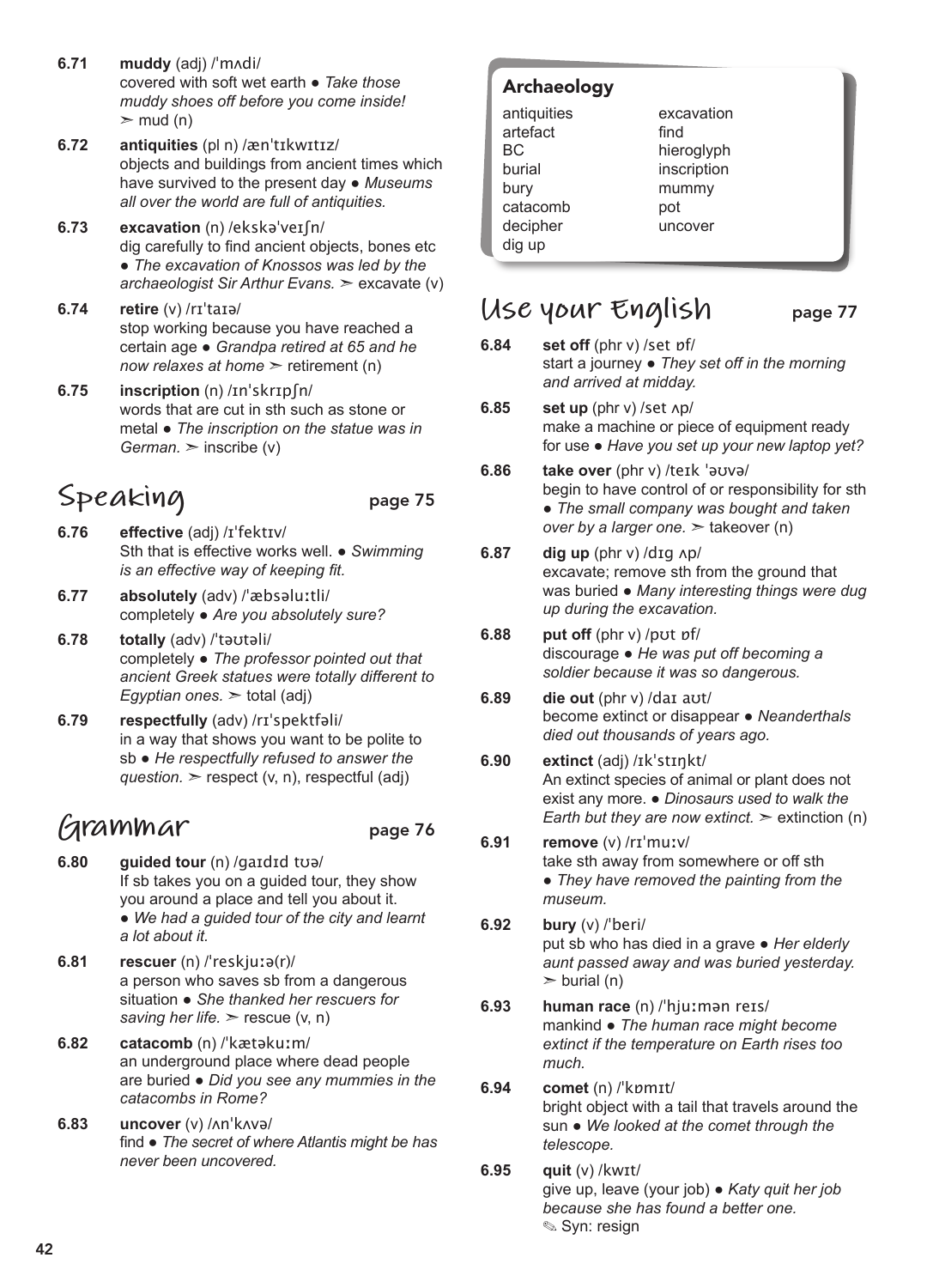- **6.96 pot** (n) /pɒt/ a round container that you put things in ● *These pots were used for storing food in.*
- **6.97 theorise** (v) /ˈθɪəraɪz/ think about sth and suggest an explanation for it ● *The detective theorised that the victim knew his killer*  $\ge$  theory (n), theoretical (adj)
- **6.98 repetition** (n) /repəˈtɪʃn/ doing or saying the same thing many times ● *The repetition of the same lyrics again and again in this song makes it a bit annoying.*   $\ge$  repeat (v), repetitive (adj)
- **6.99 conclusive** (adj) /kənˈkluːsɪv/ showing that sth is true; ending any doubt ● *We were all convinced by the conclusive evidence that the vase did, in fact, date back to 1,200 BC.*  $>$  conclude (v), conclusion (n) ✎ Opp: inconclusive
- **6.100 burial** (n) /ˈberɪəl/ the ceremony of putting body in a grave ● *The burial site of Tutankhamun was discovered in the twentieth century.*   $\geq$  bury (v)
- **6.101 within** (adv) /wɪˈðɪn/ inside ● *I never saw the people that lived in the house, but I often heard strange noises from within.*
- **6.102 sufficient** (adj) /səˈfɪʃnt/ enough; as much or as many as you need or want ● *Do you have sufficient information for your article?* ✎ Opp: insufficient
- **6.103 find** (n) /faɪnd/ an important, valuable or interesting thing that is found ● *The statue was a very important archaeological find.*  $\ge$  find (v)

er

#### Phrasal verbs

| blow up | set off |
|---------|---------|
| die out | set up  |
| dig up  | take ov |
| put off |         |

## **Writing: an email** pages 78–79

- **6.104 utterly** (adv) /ˈʌtəli/ completely ● *Dad looked utterly ridiculous in the Easter Bunny costume.* > utter (adj)
- **6.105 entirely** (adv) /ɪnˈtaɪəli/ completely ● *The accident was entirely your fault!*
- **6.106 sack** (v) /sæk/ fire; dismiss sb from their job ● *Fred was sacked because he was caught stealing.* ✎ Also: get the sack
- **6.107 exceptional** (adj) /ɪkˈsepʃənl/ excellent ● *The meal was exceptional and I will recommend the restaurant to my friends.*  $\ge$  exception (n)
- **6.108 quite** (adv) /kwaɪt/ very; completely ● *That's quite impossible!*
- **6.109 slightly** (adv) /ˈslaɪtli/ a little ● *He was slightly disappointed that he didn't have more time to see all of the*   $museum.$   $\ge$  slight (adj)
- **6.110 pretty** (adv) /ˈprɪti/ quite ● *We were pretty tired after the long walk, so we had a nap in the hotel.*
- **6.111 time capsule** (n) /taɪm ˈkæpsjuːl/ a container with objects from a particular time so that people in the future will know what life was like then ● *We wrote letters about our lives and put them in a time capsule to be opened in fifty years from now.*
- **6.112 yard** (n) /jɑːd/ an area next to a building, usually with a wall or fence around it ● *The students were playing in the school yard.*
- **6.113 contents** (pl n) /ˈkɒntents/ what is inside sth ● *The police officer asked him about the contents of the box.*  $\ge$  contain (v)
- **6.114 contain** (v) /kənˈteɪn/ have sth inside ● *Oranges contain a lot of vitamin C.*  $\ge$  *contents (pl n)*
- **6.115 survivor** (n) /səˈvaɪvə(r)/ sb who is still alive after an event or situation that could have killed them ● *It was a terrible accident. There were no survivors.*  $>$  survive (v), survival (n)

## **Video: Giza Pyramids**

- page 80
- **6.116 surrounding** (adj) /səˈraʊndɪŋ/ near or around a place ● *Delphi and the surrounding area is very mountainous.*   $>$  surround (v)
- **6.117 consist (of)** (v) /kənˈsɪst (ɒv)/ be formed from two or more things ● *This book consists of ten chapters and twenty illustrations.*
- **6.118 limestone** (n) /ˈlaɪmstəʊn/ a type of white or grey stone used in building ● *They used huge blocks of limestone to build the wall.*
- **6.119 maintain** (v) /meɪnˈteɪn/ keep in good condition ● *Unless you maintain old buildings, they start to have problems.*   $\geq$  maintenance (n)